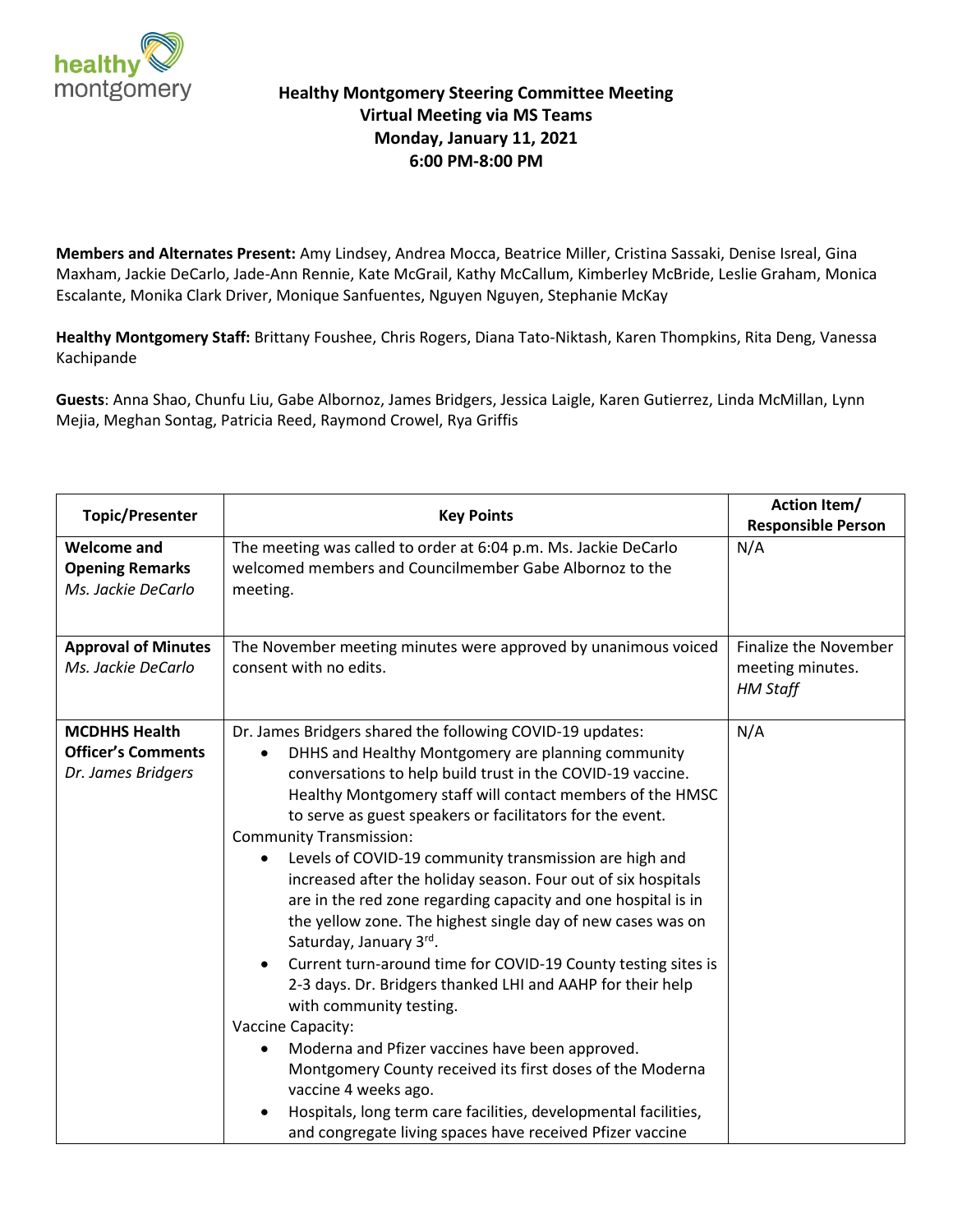

## **Healthy Montgomery Steering Committee Meeting Virtual Meeting via MS Teams Monday, January 11, 2021 6:00 PM-8:00 PM**

|                                                    | doses through a partnership the Maryland Department of<br>Health has with CVS and Walgreens.<br>The County remains in phase 1A of vaccine distribution and<br>$\bullet$<br>has administered 12,900 doses to date.<br>Fire and Rescue is helping vaccinate public safety staff like<br>$\bullet$<br>law enforcement officers and prison workers.<br>DC and Northern VA have moved toward vaccinating their<br>older communities, however, they received about 4 times the<br>amount of vaccine doses than Montgomery County.<br>Vaccine strategy relies on the number of doses the County<br>$\bullet$<br>has been allotted, which has delayed movement out of phase<br>1A. The County should move into phase 1B by early February.<br>By scale, the County is outpacing neighboring jurisdictions<br>$\bullet$<br>with testing and vaccination. The team continues to test<br>more, and the goal is to vaccinate more.<br>Additional health updates:<br>The final report for the Ending the HIV Epidemic has been<br>$\bullet$<br>completed and submitted to CDC. Dr. Bridgers thanked<br>everyone who joined the series of listening sessions.<br>Dr. Bridgers reminded everyone to continue wearing face<br>$\bullet$<br>masks, washing hands, and remaining physically distanced<br>from others. |                                          |
|----------------------------------------------------|-----------------------------------------------------------------------------------------------------------------------------------------------------------------------------------------------------------------------------------------------------------------------------------------------------------------------------------------------------------------------------------------------------------------------------------------------------------------------------------------------------------------------------------------------------------------------------------------------------------------------------------------------------------------------------------------------------------------------------------------------------------------------------------------------------------------------------------------------------------------------------------------------------------------------------------------------------------------------------------------------------------------------------------------------------------------------------------------------------------------------------------------------------------------------------------------------------------------------------------------------------------------------------------------------------|------------------------------------------|
| <b>Healthy</b><br><b>Montgomery Charter</b>        | Ms. DeCarlo opened the discussion regarding the Healthy<br>Montgomery Charter. Please refer to the updated charter for details                                                                                                                                                                                                                                                                                                                                                                                                                                                                                                                                                                                                                                                                                                                                                                                                                                                                                                                                                                                                                                                                                                                                                                      | Continue to review<br>the HM Charter and |
| <b>Discussion</b>                                  | and comments.                                                                                                                                                                                                                                                                                                                                                                                                                                                                                                                                                                                                                                                                                                                                                                                                                                                                                                                                                                                                                                                                                                                                                                                                                                                                                       | <b>HMSC Members</b>                      |
| Ms. Jackie DeCarlo                                 | Note: The charter discussion covered the first two pages of the<br>charter. The charter discussion will continue at a future date to be<br>determined.                                                                                                                                                                                                                                                                                                                                                                                                                                                                                                                                                                                                                                                                                                                                                                                                                                                                                                                                                                                                                                                                                                                                              |                                          |
| <b>Minority Health</b><br><b>Initiatives &amp;</b> | African American Health Program (AAHP) - Ms. Beatrice Miller<br>The AAHP partnered with community organizations and churches to                                                                                                                                                                                                                                                                                                                                                                                                                                                                                                                                                                                                                                                                                                                                                                                                                                                                                                                                                                                                                                                                                                                                                                     | N/A                                      |
| <b>Programs Updates</b>                            | conduct COVID-19 testing across the County. Over 4,000 people were                                                                                                                                                                                                                                                                                                                                                                                                                                                                                                                                                                                                                                                                                                                                                                                                                                                                                                                                                                                                                                                                                                                                                                                                                                  |                                          |
|                                                    | tested over a period of 6-7 weeks. Food and COVID-19 kits were also<br>distributed at select locations. Plans for future community testing                                                                                                                                                                                                                                                                                                                                                                                                                                                                                                                                                                                                                                                                                                                                                                                                                                                                                                                                                                                                                                                                                                                                                          |                                          |
|                                                    | events will include indoor testing locations. Visit the AAHP COVID-19                                                                                                                                                                                                                                                                                                                                                                                                                                                                                                                                                                                                                                                                                                                                                                                                                                                                                                                                                                                                                                                                                                                                                                                                                               |                                          |
|                                                    | website for additional details on their COVID-19 prevention efforts.                                                                                                                                                                                                                                                                                                                                                                                                                                                                                                                                                                                                                                                                                                                                                                                                                                                                                                                                                                                                                                                                                                                                                                                                                                |                                          |
|                                                    | Latino Health Initiative (LHI) - Ms. Monica Escalante<br>The LHI continues to implement their COVID-19 community health                                                                                                                                                                                                                                                                                                                                                                                                                                                                                                                                                                                                                                                                                                                                                                                                                                                                                                                                                                                                                                                                                                                                                                             |                                          |
|                                                    | initiatives. The LHI tested over 2,000 people for COVID-19 within two                                                                                                                                                                                                                                                                                                                                                                                                                                                                                                                                                                                                                                                                                                                                                                                                                                                                                                                                                                                                                                                                                                                                                                                                                               |                                          |
|                                                    | weeks. The communications campaign, Salud y Bienestar, introduced                                                                                                                                                                                                                                                                                                                                                                                                                                                                                                                                                                                                                                                                                                                                                                                                                                                                                                                                                                                                                                                                                                                                                                                                                                   |                                          |
|                                                    | new videos and graphics to continue informing the community about<br>COVID-19 prevention. Additional details can be found on their                                                                                                                                                                                                                                                                                                                                                                                                                                                                                                                                                                                                                                                                                                                                                                                                                                                                                                                                                                                                                                                                                                                                                                  |                                          |
|                                                    | website. The communications campaign is utilizing platforms such as                                                                                                                                                                                                                                                                                                                                                                                                                                                                                                                                                                                                                                                                                                                                                                                                                                                                                                                                                                                                                                                                                                                                                                                                                                 |                                          |